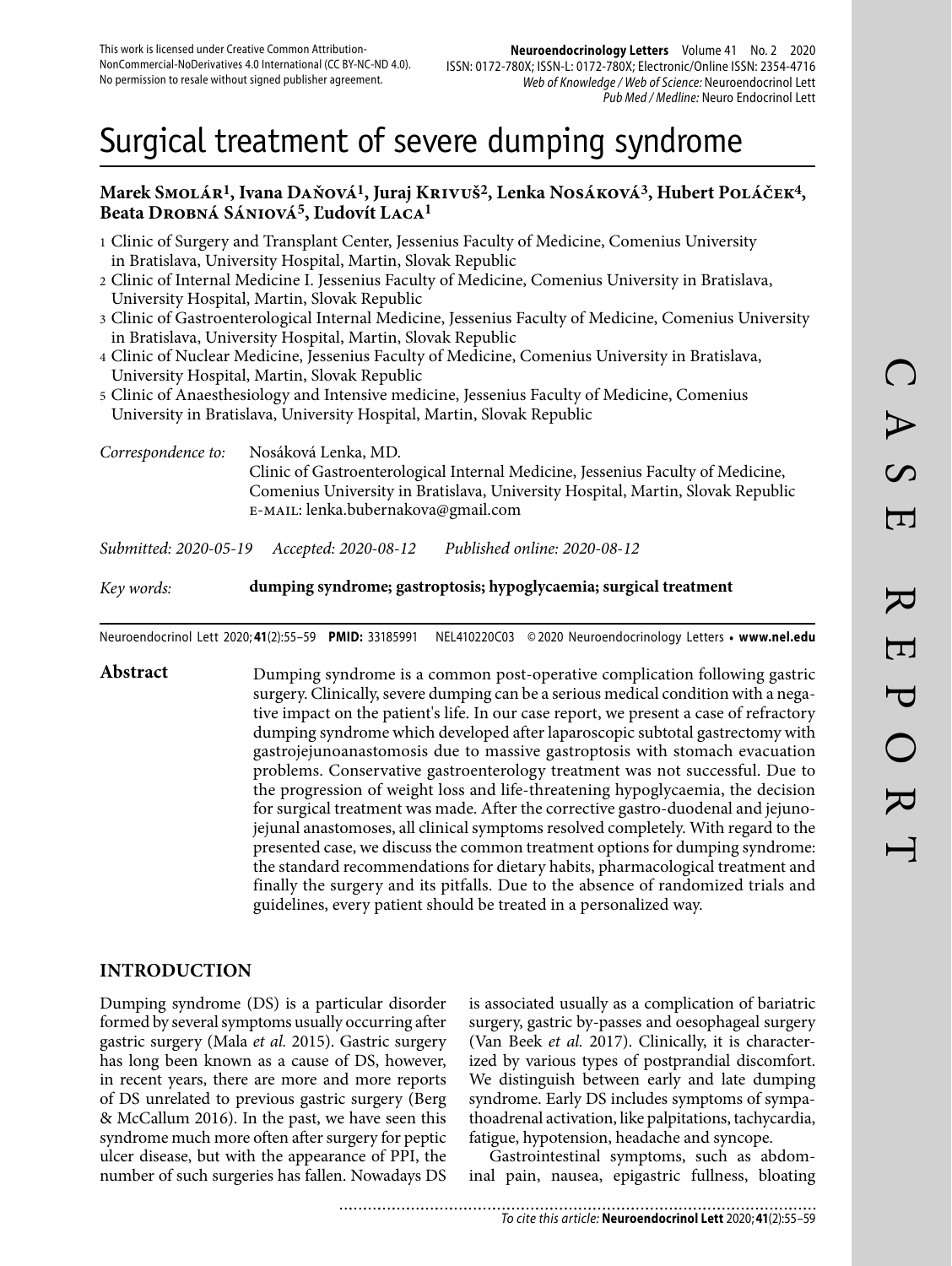also belong to the classical clinical view (Van Beek *et al.* 2017; Behrns & Sarr MG 1994). Early DS usually appears within the first 30–60 minutes after a meal. Pathophysiologically, it is caused by the rapid delivery of undigested solid food to the small intestine, where it causes hyperosmolarity. Symptoms can be very serious and debilitating. Conversely, late DS occurs postprandially, 1–3 hours after eating. Symptoms are derived from the development of hyperinsulinism and accompanying hypoglycaemia. Typically, patients feel faint, deconcentrated, weak and confused. In severe cases, a loss of consciousness is also present (Van Beek *et al.*  2017; Behrns & Sarr MG 1994; Berg *et al.* 2013). Some patients suffer from a combination of both. Treatment is complex and difficult, combining dietary habits and in many cases is useful. Pharmacological treatments used are acarbose (Hasegawa *et al.* 1998; Ozgen *et al.* 1998), somatostatin analogues (Fuessl *et al.* 1987; Yan Berge Henegouwen *et al.* 1997), diazoxide, verapamile and many others. If these approaches fail, surgical treatment can be an option in some cases (Leeds *et al.* 1981; Spanakis & Granoli 2009). The type of surgical intervention depends on the specific cause of DS. In this case report, we present the case of a young woman with serious clinical symptoms of DS who underwent successful surgical treatment.

## **MATERIAL AND METHODS**

We present the case of a 27-year-old female patient with combined (early and late) dumping syndrome. She had a personal history of laparoscopic appendectomy in 2016 due to acute appendicitis. She underwent a laparoscopic subtotal gastric resection with Roux-Y gastrojejuno-anastomosis in a local hospital (September 2017) because of ongoing postprandial abdominal fullness and nausea not responding to conservative therapy and regime measures. Before surgery, a gastrofibroscopic examination was carried out. It showed a large stomach with a stagnant food content. The supplemented X-ray passage with a barium contrast agent confirmed the stomach ptosis, with the greater curvature extending into the area of the small pelvis (Figure 1). Her preoperative weight was 55 kg, with a height of 161 cm and a BMI of 21.2 kg/m2.

Shortly after surgery, the patient started to have problems with the tolerance of oral intake. Difficulties escalated in February 2018 when she experienced nausea, heart palpitations, sweating and pallor shortly after every meal. Weight loss progressed due to the persistence of upper-type dyspeptic syndrome with repeated vomiting. On this occasion, the patient was hospitalized for the first time, at the Clinic of Internal Medicine I., University Hospital. She underwent complex examinations. Gastrofibroscopic examinations showed broadly open gastroenteroanastomosis, with no pathological or morphological findings. The X-ray passage of the upper gastrointestinal tract showed an accelerated



**Fig. 1.** X-ray passage with a barium contrast - the stomach ptosis extending to the area of the small pelvis

gastric emptying. After one hour, the stomach was completely empty (Figure 2). A conservative approach was chosen, with a change in dietary habits as well as vitamin and mineral supplements. During 2018, the patient was hospitalized three more times at Clinic of Internal Medicine – the metabolic department for collapses and episodes of severe hypoglycaemia. As part of a differential diagnosis, examinations for excluding hormone-active neuroendocrine tumour and endocrine diseases were performed. In the 72-hour fasting test, the lowest blood glucose level was 3.0mmol/L. The oral glucose tolerance confirmed the diagnosis of DS with induced significant hypoglycaemia in the second hour after glucose ingestion. The measured blood glucose value after two hours was 2.6mmol/L. Tumour markers of neuroendocrine neoplasia (chromogranin A, NSE, urine for 5-HIAA) were all negative. The PET/ CT examination did not show any pathological glucose metabolism or other signs of malignancy. Clinical symptoms and Sigstad's diagnostic index (patient acquired 15 points – Table 1) favoured the diagnosis of combined dumping syndrome. The diagnosis was also verified by gastric emptying scintigraphy using labelled solid egg white (mixed with 30 MBq of 99m Tc-MAA before cooking). The half-life of the gastric evacuation was not measurable – more than two thirds of the administered activity had already passed into the small intestine in the earliest (0 min.) acquisition. The small intestine transit time was estimated at ~120 minutes. After 270 minutes,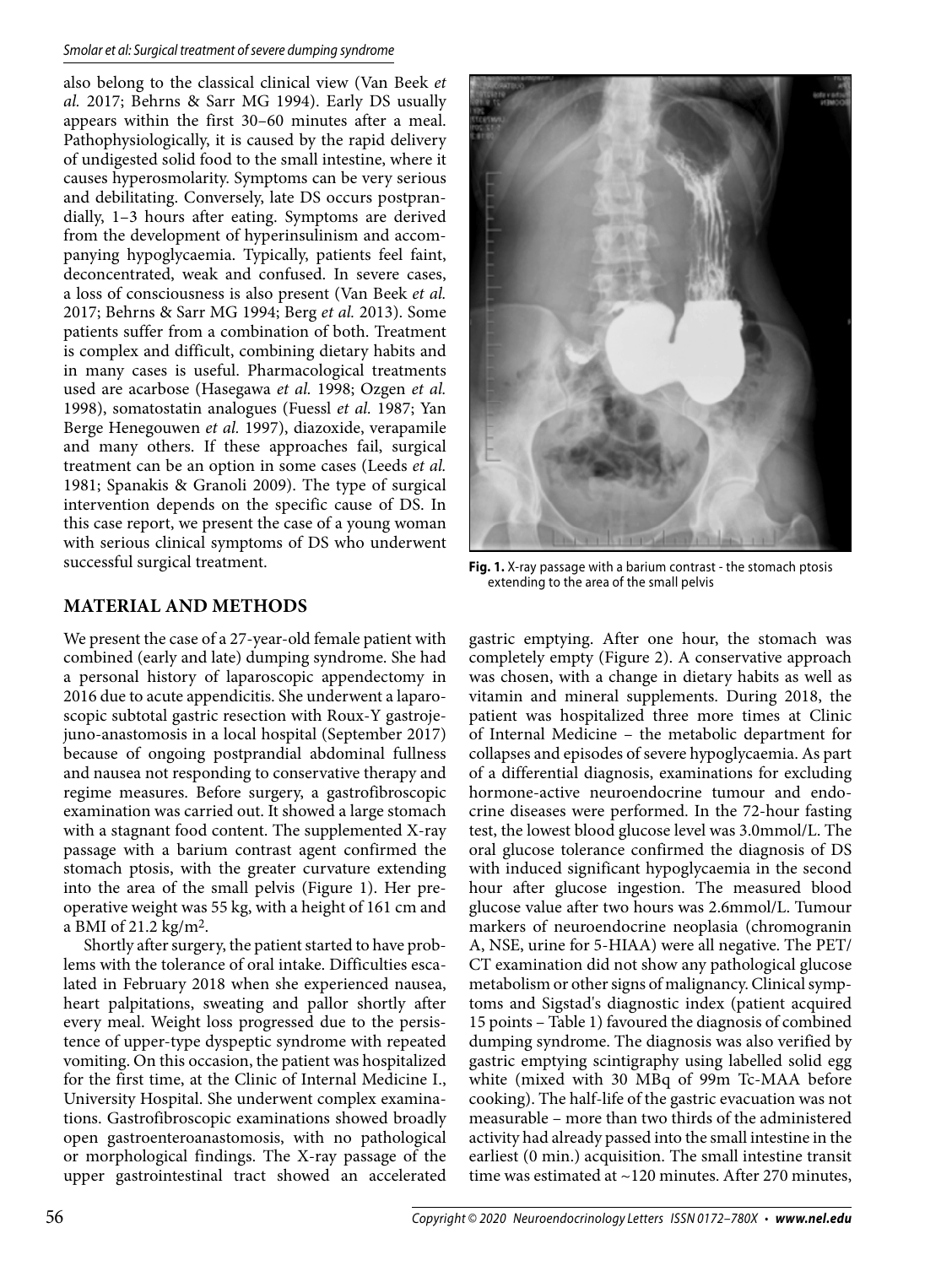

**Fig. 2.** X-ray passage of the upper gastrointestinal tract showed an accelerated gastric emptying (A in 0. minute, B in 30. minute, C in 60. minute)

the radiopharmaceutical reached the sigmoid colon (Figure 3).

The patient was evaluated by a multidisciplinary board with an internist, gastroenterologist, surgeon and nuclear doctor. The patient refused pharmacological treatment with octreotide. Due to the failure of conservative treatment and the severity of symptoms with progressive weight loss (44 kg, BMI 17kg/m2), the patient was indicated for surgical treatment.

The patient was examined and prepared by an anaesthesiologist, general anaesthesia was planned.

#### **RESULTS**

The classical upper laparotomy approach was chosen. In the first phase, the Roux-Y anastomosis was disconnected. The oral portion of the stomach stump was long enough to construct gastro-duodenal anastomosis



**Fig. 3.** Gastric emptying study with labelled solid egg white. Acquisition had been performed in upright position, geometric means of anterior and posterior 2 minute views are shown.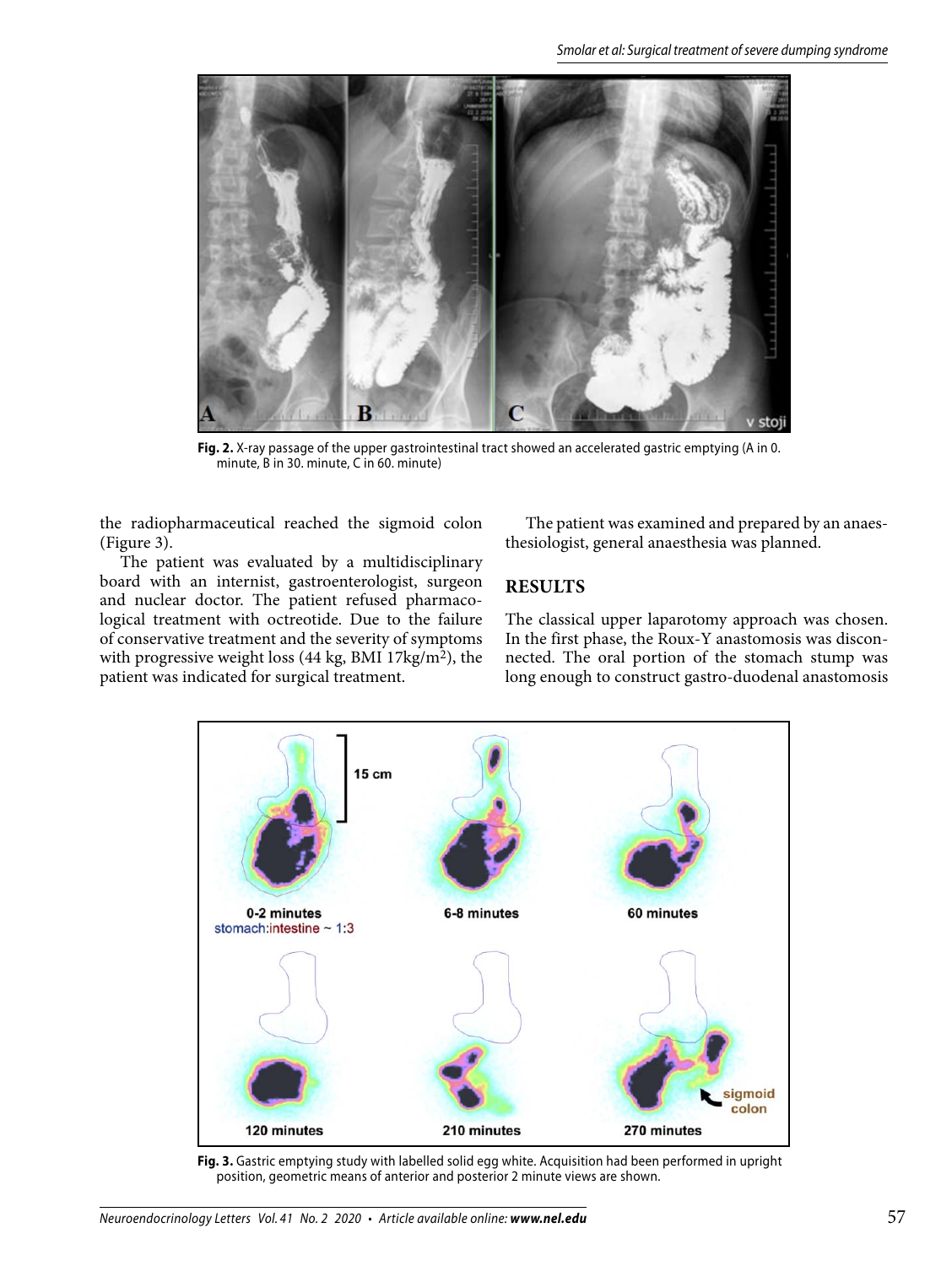

**Fig. 4.** Conversion of Billroth II to Billroth I by construction of gastroduodenal anastomosis

according to the Bilroth I method (Figure 4). Tensionfree anastomosis was also achieved by the partial mobilization of the duodenum using Kocher's manoeuver. The small intestine was reconstructed with jejunojejuno anastomosis. Surgery was performed in a standard way, without perioperative complications. The course of general anaesthesia was without complications. From the second postoperative day, the patient received fluids, on the fourth day a soft food diet and on the fifth day she was discharged with a tolerated oral intake of solid food. Since the operation, the patient has been free of any symptoms of dumping syndrome. During the follow-up month, the patient thrived, had no digestive problems, and gained 6 kg.

## **DISCUSSION**

In our case report, we described the management and treatment of serious dumping syndrome (DS). It was observed that approximately 20% of patients who undergo gastric surgery will develop DS (Hui *et al.* 2020). However, there is a lack of randomized studies to report its prevalence. Severe symptoms are present in 1–5% of cases. The evaluation of serious clinical symptoms is usually made by using a questionnaire and scores (Ukleja 2005). The most and widely used is probably the Sigstad score (Table 1), which had limitations

in use for late dumping syndrome. The latest and probably more useful questionnaire is the Dumping severity score questionnaire, but validated cut-off levels are also not available. In general, the treatment and management of dumping syndrome depends on the type (early vs late), and combine dietary habits, medications and in special cases, surgery. First of all, dietary modifications are recommended. Patients should reduce or eliminate their intake of carbohydrates, eat smaller portions, avoid drinking fluids when eating, increase their intake of dietary fiber and avoid drinking alcohol (Emous *et al.* 2017). If the change in dietary patterns fails, the next step is medication. There are a number of pharmacological options in the treatment of DS. α-glucoside inhibitor acarbose is one of the oldest medications used in this indication (Speth *et al.* 1983). Diazoxide is a potassium channel activator which inhibits the secretion of insulin (Berg & McCallum 2016). The use of octreotide has improved the quality of life in patients with DS. It relieves symptoms in the short-term, but also in the long-term treatment of severe dumping syndrome. Clinical improvement is seen in more than 90% of cases, and limitations are usually because of side effects (Speth *et al.* 1983). Surgical treatment is reserved for individual cases. Conservative treatment is usually effective and preferred, because the symptoms of DS can disappear in time and surgery may not be curative. But in some serious cases, surgery is the best option. There are several surgical procedures which have been proposed and tested, such as pyloric reconstruction, jejunal interposition (Henley-Soupault operation), conversion of Billroth II to Biltorth I anastomosis, Roux- en Y conversion and other experimental procedures (Speth *et al.* 1983; De Mello *et al.* 1976). Unfortunately, there are no controlled trials to compare the effectiveness and long-term results of different types of surgical procedures. Surgical treatment should be highly specific and the choice of intervention should be individual and based on the centre's experience.

In our case, surgical treatment was indicated after the failure of conservative treatment, and also because of the gravity of the clinical symptoms, repeated severe collapses due to hypoglycaemia followed by the re-hospitalization of the young patient. The conversion of Billroth II to Bilroth I seemed to be the best choice in this case. After surgery, clinical symptoms and weight were closely monitored. The duration of the follow-up of patients is unclear, and should be subject to further investigation.

## **CONCLUSION**

Dumping syndrome is a common post-operative complication following gastric surgery. Clinically, severe dumping can be a serious medical condition and can have negative impact on the patient´s life. The diagnosis of dumping syndrome should be considered in every patient with anamnesis of gastric surgery, and is